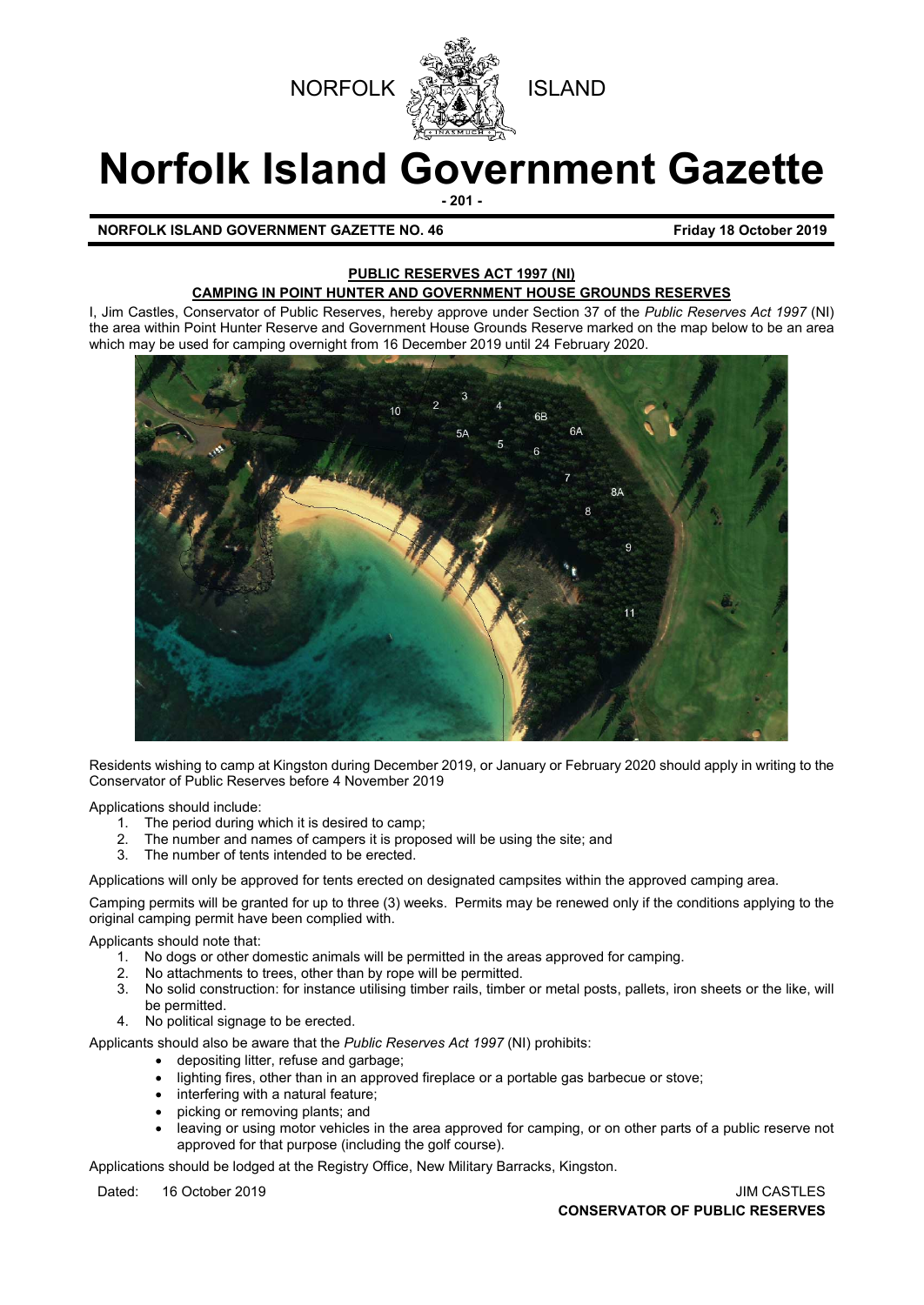#### **BIRDS PROTECTION ACT 1913 (NI) OPEN SEASON: WHALE BIRD EGGS (AMENDMENT OF OPEN SEASON) CORRECTION OF END DATE**

I, Eric Hutchinson, Administrator of Norfolk Island and delegate of the Commonwealth Minister, under item 1.11 of the *Ministers Norfolk Island Delegation Instrument 2017 (No. 2)* (CTH), amend and declare the period

**12 October 2019 to 4 November 2019** (both dates inclusive)

to be an open season in relation to the

Whale bird (Sooty Tern *Sterna fuscata*)

limited to the taking of eggs of the whale bird for human consumption with the exception of the National Park zones on Norfolk Island.

#### **NOTE**:

The effect of the above notice is to allow the taking of whale bird eggs between 12 October 2019 to 4 November 2019 ONLY (both dates inclusive). The taking of EGGS is permitted for human consumption only, and the species must not otherwise be interfered with. **Eggs may not be harvested from the National Park zones on Norfolk Island.** The season ends on 4 November 2019 and NOT 24 November 2019 as previously published.

Dated: 8 October 2019 ERIC R. HUTCHINSON

**ADMINISTRATOR**

#### **COMPANIES ACT 1985 (NI) NOTICE OF CANCELLATION OF REGISTRATION OF COMPANY AND COMPANY DISSOLVED UNDER SUBSECTION 561(4)**

I, Allen Bataille, Registrar of Companies, having previously gazetted a notice under section 561(2) of the Act on 24 May 219 of a proposal to cancel the registration of a company, hereby give notice under subsection 561(4) of the *Companies Act 1985* (NI), that the company specified in the attached Schedule, has this day had their registration cancelled and the company has been dissolved.

# **SCHEDULE**

BORRY'S PTY LTD

Dated: 15 October 2019 **ALLEN BATAILLE REGISTRAR OF COMPANIES**

#### **NOTICE OF INTENTION TO APPLY FOR GRANT LETTERS ADMINISTRATION – NO WILL**

In the Supreme Court of Norfolk Island

Probate Jurisdiction

In the estate of **THOMAS KAURI TAMA GREENING** late of Norfolk Island deceased.

I **ANGELICA FRANCES TREMBLAY** of Wattlegrove New South Wales as one of the next of kin of the deceased intend by my Attorney **MICHAEL ANGELO ZANDE** to apply to the Court not less than 14 days, and not more than 3 months, after the day this notice is published for Letters of Administration of the estate of the deceased person with no Will to be granted to me as Administratrix.

I will also apply to dispense with the administration bond in relation to the whole of the estate of the deceased's person.

All documents in relation to the estate may be served on me at the following address for service:

C/O Michael Zande

**Solicitor** 

PO Box 367 Norfolk Island 2899

Creditors of the estate are required to send particulars of their claims to the address for service.

Dated: 14 October 2019 MICHAEL ANGELO ZANDE **ATTORNEY FOR THE APPLICANT**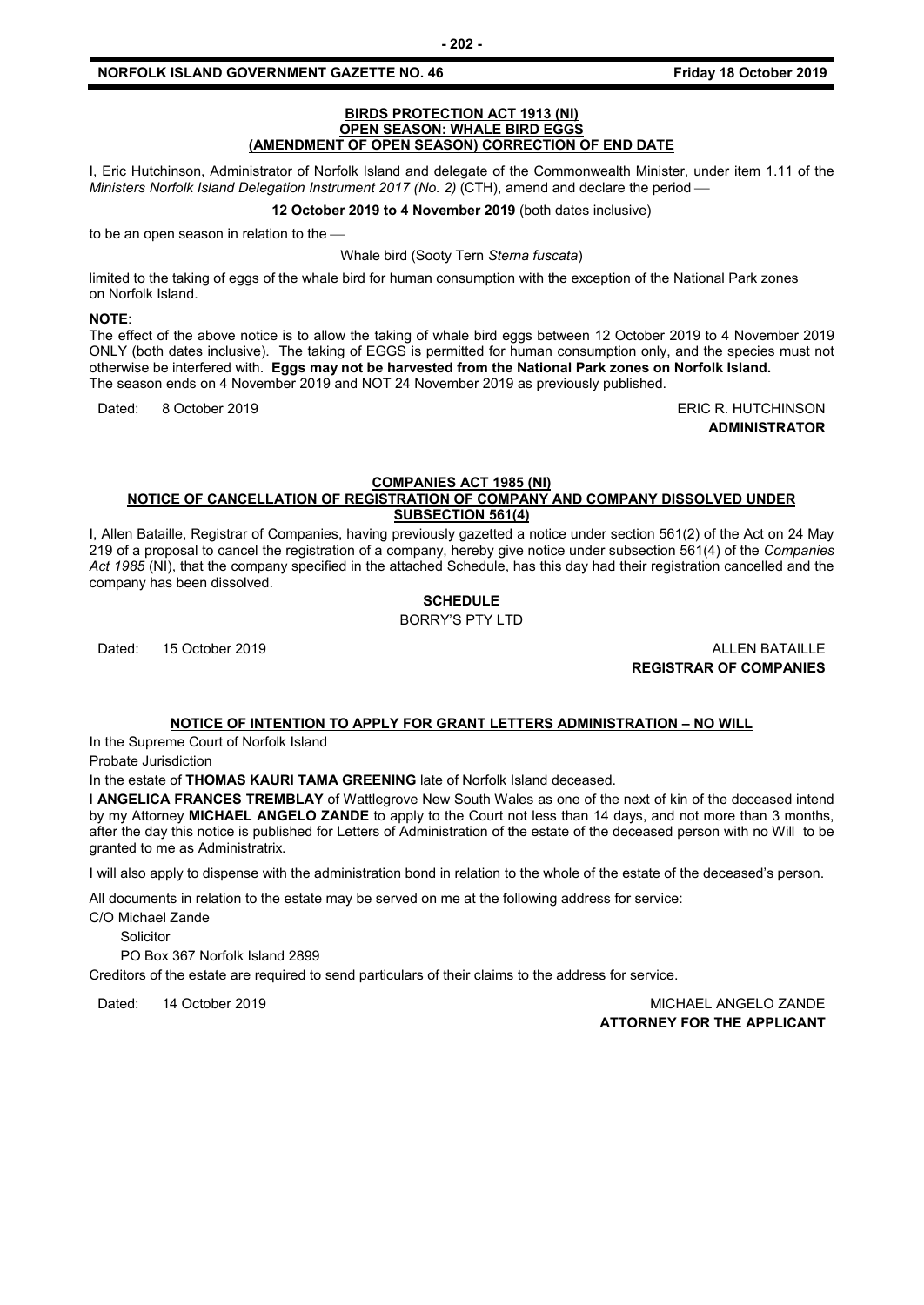#### **TRAFFIC ACT 2010 (NI)**

#### **TEMPORARY CLOSURE OF ROAD FOR ROAD WORKS: CULVERT/PIPE REPLACEMENT AND REPAIR HEADSTONE ROAD – BOTTOM TIP TO 300M ALONG HEADSTONE ROAD**

I, Phillip Wilson, Acting Chief Executive Officer and Acting Interim General Manager of the Norfolk Island Regional Council, under section 50 of the *Traffic Act 2010* (NI), **close** that part or parts of the road specified in Part 1 of the Schedule to all vehicular traffic (except any vehicle specified in Part 2 of the Schedule) for and during the period **8.00 am to 4.00 pm on and from Monday 14 October to Friday 20 December 2019** as necessary for public safety purposes and as I am of the opinion it is necessary or desirable to do so in order to carry out culvert/pipe replacement and repair.

#### **SCHEDULE**

**Part 1** – Part Road Closure: That part of Headstone Road, from the gate at the Bottom Tip to 300m along Headstone Road in the direction of Douglas Drive, for the purpose of culvert/pipe replacement and repair as shown on the attached plan and map. The start and end of the road works site to be as officially signposted by the Council or as directed by Council workers at the works site or as directed by police from time to time during the period which from time to time may be a closure of all of the road or a closure of only a part of the road or a closure of one or more carriageways of Headstone Road as needed for the culvert works.

**Part 2** - Exempted classes of vehicles –

- (a) Vehicles and plant authorised by the Interim General Manager of the Norfolk Island Regional Council or delegate thereof for delivery of goods or services;
- 
- (b) Council vehicles and plant involved on official business;<br>(c) Police, ambulance, fire services and emergency vehicle (c) Police, ambulance, fire services and emergency vehicles on official business;<br>(d) Vehicles authorised by OIC Police or delegate thereof.
- Vehicles authorised by OIC Police or delegate thereof.



Dated: 7 October 2019 PHILLIP WILSON **ACTING CHIEF EXECUTIVE OFFICER**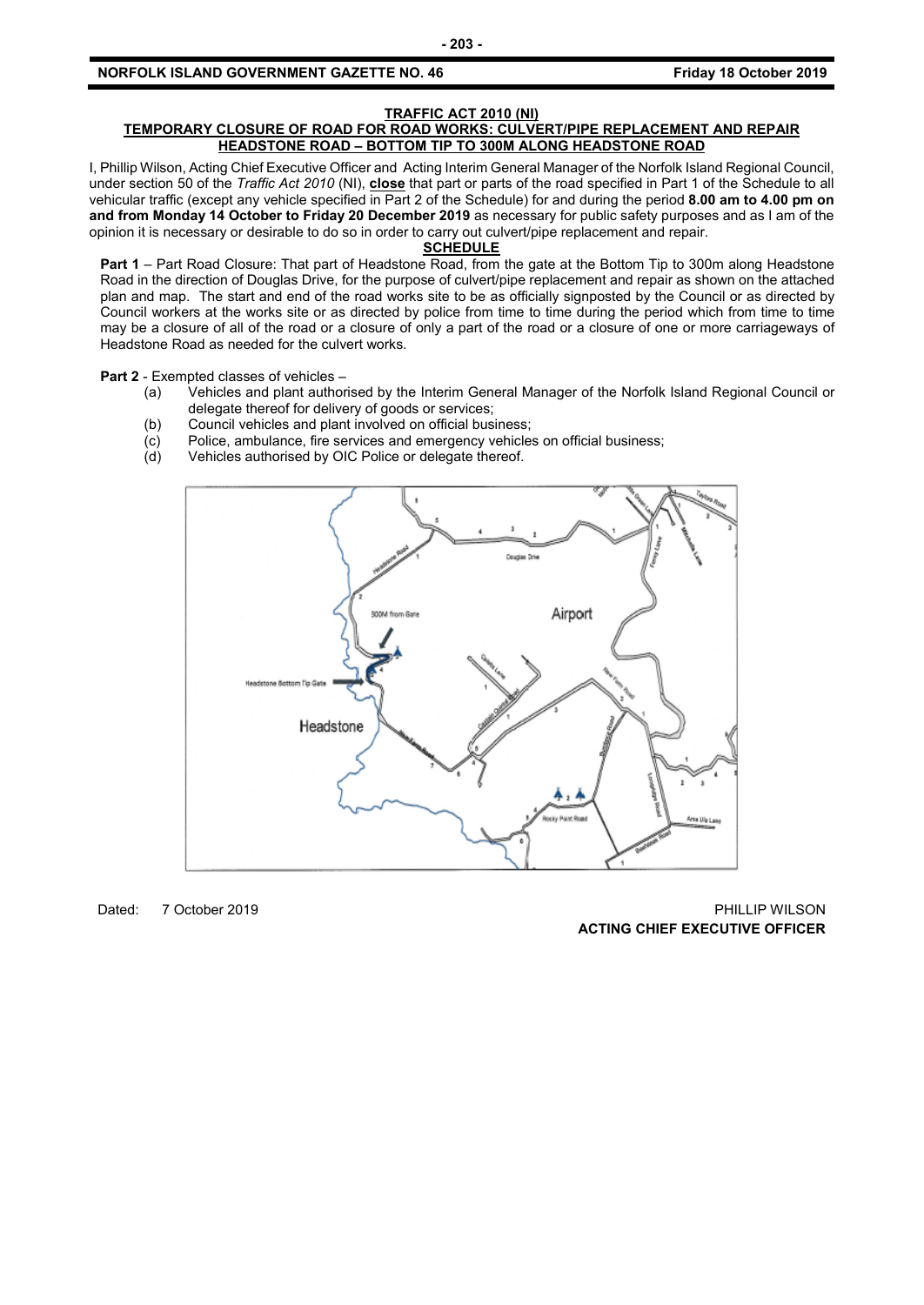#### **NORFOLK ISLAND GOVERNMENT GAZETTE NO. 46 Friday 18 October 2019**

#### **TRAFFIC ACT 2010 (NI)**

#### **TEMPORARY CLOSURE OF ROAD FOR ROAD WORKS: CULVERT/PIPE REPLACEMENT AND REPAIR CAPTAIN QUINTAL ROAD - INTERSECTION OF NEW FARM ROAD AND CAPTAIN QUINTAL ROAD**

I, Phillip Wilson, Acting Chief Executive Officer and Acting Interim General Manager of the Norfolk Island Regional Council, under section 50 of the *Traffic Act 2010* (NI), **close** that part or parts of the road specified in Part 1 of the Schedule to all vehicular traffic (except any vehicle specified in Part 2 of the Schedule) for and during the period **8.00 am to 4.00 pm on and from Tuesday 8 October to Friday 20 December 2019** as necessary for public safety purposes and as I am of the opinion it is necessary or desirable to do so in order to carry out culvert/pipe replacement and repair.

### **SCHEDULE**

**Part 1** – Part Road Closure: That part of Captain Quintal Road, from the Intersection of New Farm Road and Captain Quintal Road for the purpose of culvert/pipe replacement and repair as shown on the attached plan and map. The start and end of the road works site to be as officially signposted by the Council or as directed by Council workers at the works site or as directed by police from time to time during the period which from time to time may be a closure of all of the road or a closure of only a part of the road or a closure of one or more carriageways of Captain Quintal Road as needed for the culvert works.

#### **Part 2** - Exempted classes of vehicles –

- (e) Vehicles and plant authorised by the Interim General Manager of the Norfolk Island Regional Council or delegate thereof for delivery of goods or services;
- (f) Council vehicles and plant involved on official business;
- $\overline{g}(g)$  Police, ambulance, fire services and emergency vehicles on official business;<br>(h) Vehicles authorised by OIC Police or delegate thereof.
- Vehicles authorised by OIC Police or delegate thereof.



Dated: 1 October 2019 **PHILLIP WILSON ACTING CHIEF EXECUTIVE OFFICER**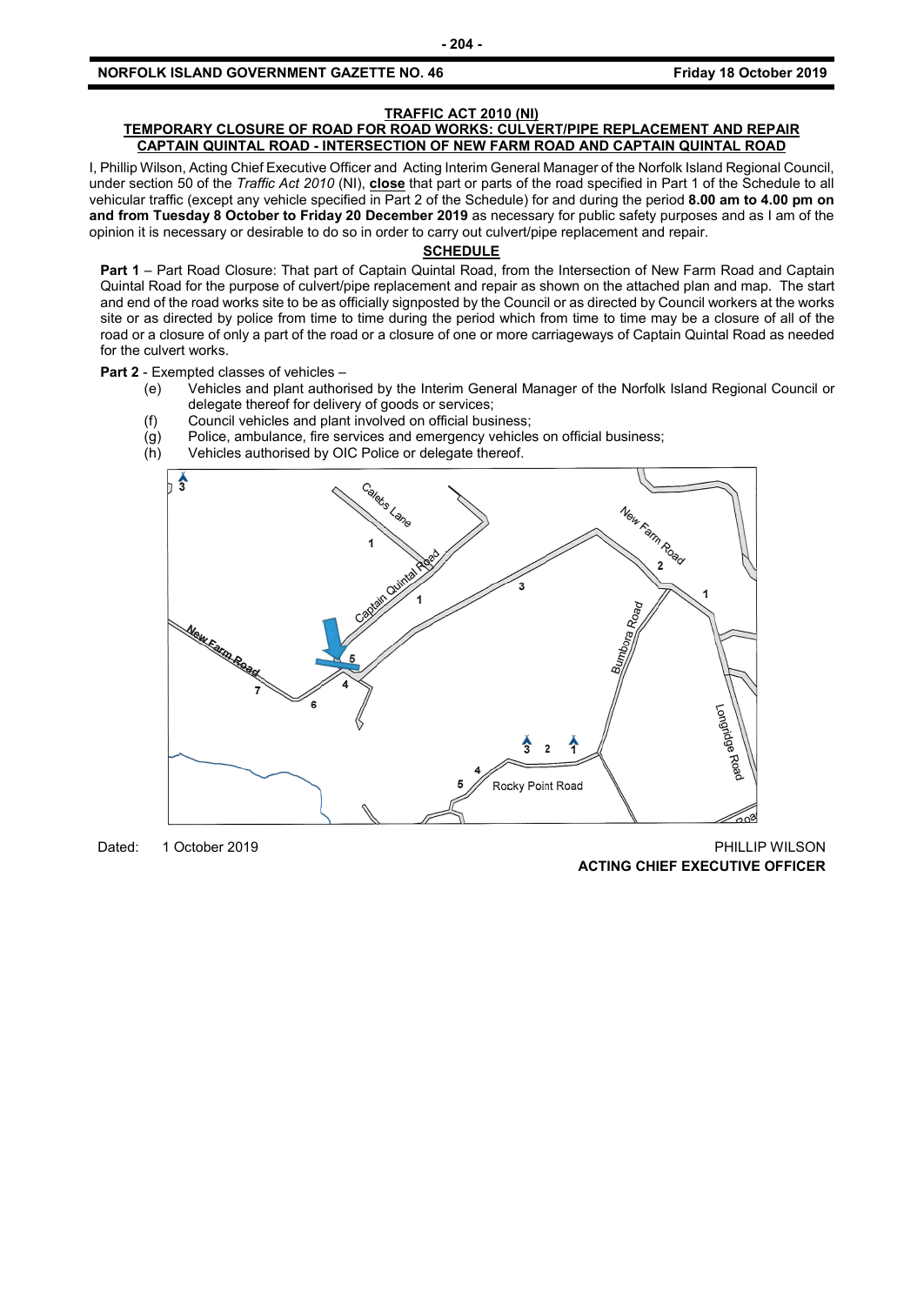#### **NORFOLK ISLAND GOVERNMENT GAZETTE NO. 46** *CONSERVERSION CONTROLY 18 October 2019*

#### **TRAFFIC ACT 2010 (NI)**

#### **TEMPORARY CLOSURE OF ROAD FOR ROAD WORKS: CULVERT REPLACEMENT AND REPAIR CASCADE ROAD BETWEEN HARPERS ROAD AND YOUNGS ROAD**

I, Bruce Taylor, Acting Chief Executive Officer and Interim General Manager of the Norfolk Island Regional Council, under section 50 of the *Traffic Act 2010* (NI), **close** that part or parts of the road specified in Part 1 of the Schedule to all vehicular traffic (except any vehicle specified in Part 2 of the Schedule) for and during the period **7.00 am to 4.00 pm on and from Monday 30 September to Saturday 30 November 2019** as necessary for public safety purposes and as I am of the opinion it is necessary or desirable to do so in order to carry out culvert replacement and repair.

# **SCHEDULE**

**Part 1** – Part Road Closure: That part of Cascade Road from Harpers Road along Cascade Road through to Youngs Road for the purpose of culvert replacement and repair as shown on the attached plan and map. The start and end of the road works site to be as officially signposted by the Council or as directed by Council workers at the works site or as directed by police from time to time during the period which from time to time may be a closure of all of the road or a closure of only a part of the road or a closure of one or more carriageways of Cascade Road as needed for the culvert works.

**Part 2** - Exempted classes of vehicles –

- (i) Vehicles and plant authorised by the Interim General Manager of the Norfolk Island Regional Council or delegate thereof for delivery of goods or services;
	- (j) Council vehicles and plant involved on official business;
	- (k) Police, ambulance, fire services and emergency vehicles on official business;
	- (l) Vehicles authorised by OIC Police or delegate thereof.



Dated: 22 September 2019 BRUCE TAYLOR

**ACTING CHIEF EXECUTIVE OFFICER**

#### **TRAFFIC ACT 2010 (NI)**

#### **TEMPORARY CLOSURE OF ROAD: MOVEMENT OF WIDE AND HEAVY VEHICLES MARSHS ROAD FROM STOCKYARD ROAD TO BALL BAY**

I, Lotta Jackson, Chief Executive Officer and General Manager of the Norfolk Island Regional Council, under section 50 of the *Traffic Act 2010* (NI), temporarily close that part or parts of the road specified in Part 1 of the Schedule to all vehicular traffic (except any vehicle specified in Part 2 of the Schedule) **for a 24 hour period each day from 6:00am from Wednesday 9 October 2019 to 6:00am on Tuesday 31 March 2020** as I am of the opinion it is necessary or desirable to do so for public safety purposes and to enable Boral Resources QLD Pty Limited to receive and move vehicles, plant, equipment and materials from Ball Bay's temporary groyne involving the operation of wide and heavy vehicles and for related purposes.

#### **SCHEDULE**

Part 1 – Partial Road Closure: That part or parts of the roads comprising Marshs Road from Stockyard Road to Ball Bay.<br>Part 2 - Exempted classes of vehicles:

- Exempted classes of vehicles:
	- (a) Vehicles and plant authorised by the General Manager of the Norfolk Island Regional Council or delegate thereof for delivery of goods or services;
	- (b) Council vehicles and plant involved on official business;
	- (c) Police, ambulance, fire services and emergency vehicles on official business;
	- (d) Vehicles authorised by OIC Police or delegate thereof;
	- (e) Fuel and Gas supply vehicles

Dated: 12 September 2019 LOTTA JACKSON

**CHIEF EXECUTIVE OFFICER**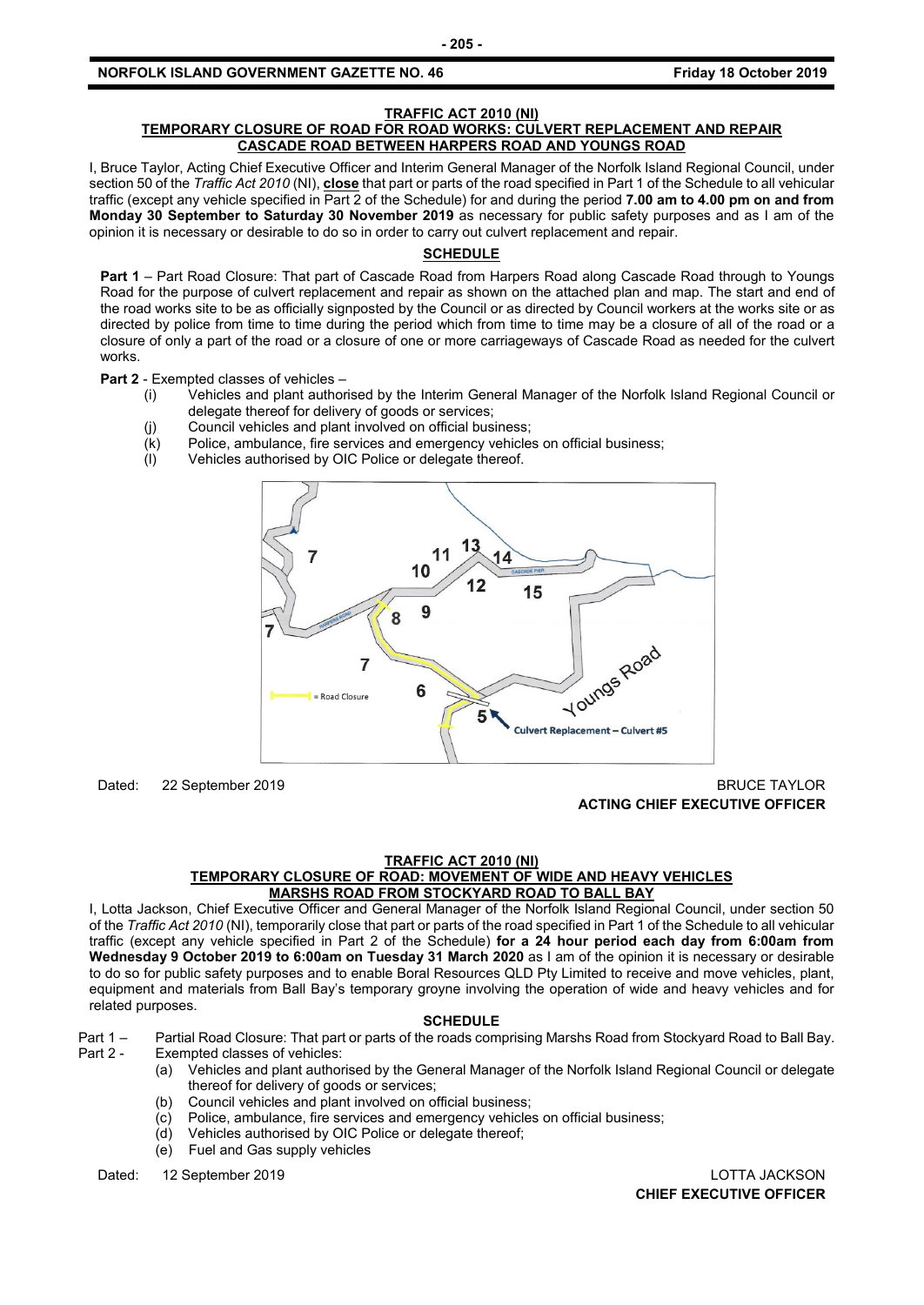#### **NORFOLK ISLAND GOVERNMENT GAZETTE NO. 46** *CONSERVERSION CONSTRUCT 2019*

# **TRAFFIC ACT 2010 (NI)**

#### **TEMPORARY CLOSURE OF ROAD FOR ROAD WORKS: CULVERT REPLACEMENT AND REPAIR CULVERTS NO: 1 AND 2 CUTTERS CORN ROAD**

I, Lotta Jackson, Chief Executive Officer and General Manager of the Norfolk Island Regional Council, under section 50 of the *Traffic Act 2010* (NI), close that part or parts of the road specified in Part 1 of the Schedule to all vehicular traffic (except any vehicle specified in Part 2 of the Schedule) for and during the period **8:00am to 4:00pm on and from Monday 23 September 2019 to Thursday 31 October 2019** as necessary for public safety purposes and as I am of the opinion it is necessary or desirable to do so in order to carry out culvert repairs or maintenance of the road or other necessary work.

#### **SCHEDULE**

- Part 1 Part Road Closure: That part of Cutters Corn Road from Portions 44e 18 to the end of the road for the purpose of culvert replacement and repair as shown on the attached plan and map. Culvert No: 1 – located approximately 310 metres down Cutters Corn Road from the intersection Collins Head Road and Cutters Corn. The start and end of the road works site to be as officially signposted by the Council or as directed by Council workers at the works site or as directed by police from time to time during the period which from time to time may be a closure of all of the road or a closure of only a part of the road or a closure of one or more carriageways of Cutters Corn Road as needed for the culvert works.
- Part 2 Exempted classes of vehicles
	- (m) Vehicles and plant authorised by the General Manager of the Norfolk Island Regional Council or delegate thereof for delivery of goods or services;
	- (n) Council vehicles and plant involved on official business;
	- (o) Police, ambulance, fire services and emergency vehicles on official business;
	- (p) Vehicles authorised by OIC Police or delegate thereof.



#### Dated: 12 September 2019 LOTTA JACKSON **CHIEF EXECUTIVE OFFICER**

#### **SURPLUS ITEMS TO REQUIREMENT EXPRESSIONS OF INTEREST 21/19**

Expressions of Interest are invited for the Sale of Surplus to Requirement items (cars, utilities, hardware items and other plant and equipment).

Items can be inspected at the Works Depot between the hours of 8:00am – 11:00am Monday to Friday by contacting Millie Walden on 22006 ext. 111.

Items will be sold 'as is, where is' and the Norfolk Island Regional Council makes no warranty or representation whatsoever as to the fitness or suitability of the items for any particular purpose or use.

| Application to be marked: | Surplus items to requirement EOI 21/19                                    |
|---------------------------|---------------------------------------------------------------------------|
| Closing date:             | Friday 15 November 2019 at 4:00pm                                         |
| <b>Submissions:</b>       | Application form must be completed and returned via:                      |
|                           | Email: regionalcouncil@nirc.gov.nf                                        |
|                           | Application form available from norfolkisland.gov.nf/open-tenders-and-eoi |

The highest or indeed any expressions of interest need not necessarily be accepted.

Dated: 15 October 2019 **ALAN BUCKLEY MANAGER LOCAL SERVICES AND ASSETS**